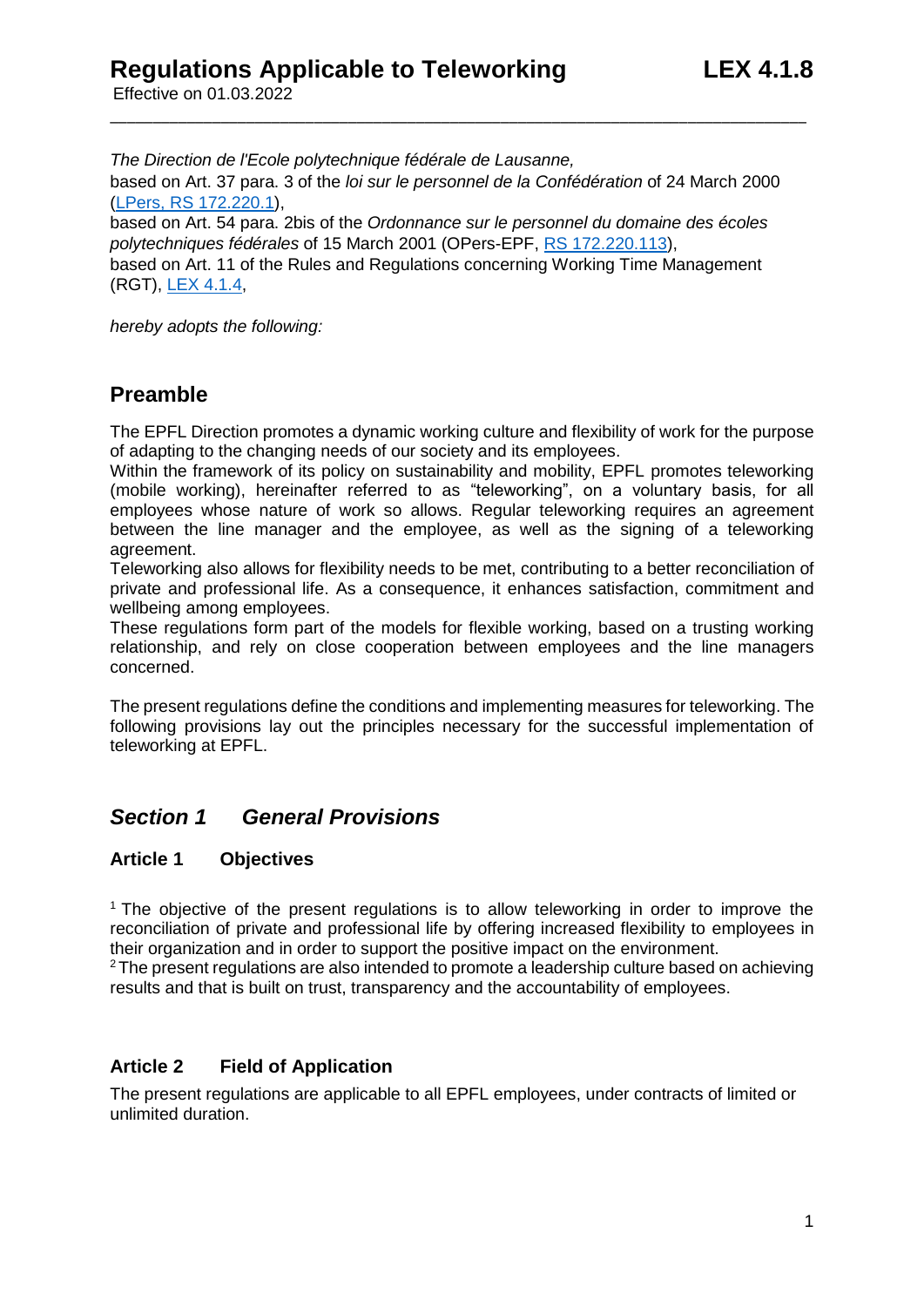### **Article 3 Definition of Teleworking**

<sup>1</sup> Teleworking consists of carrying out one's tasks outside of the usual workplace provided by EPFL and according to a working schedule arranged with the line manager, in compliance with the legal framework.

\_\_\_\_\_\_\_\_\_\_\_\_\_\_\_\_\_\_\_\_\_\_\_\_\_\_\_\_\_\_\_\_\_\_\_\_\_\_\_\_\_\_\_\_\_\_\_\_\_\_\_\_\_\_\_\_\_\_\_\_\_\_\_\_\_\_\_\_\_\_\_\_\_\_\_\_\_\_\_\_\_\_

<sup>2</sup> Teleworking may be carried out regularly or occasionally, but without any modification to the place of work specified in the employment contract.

<sup>3</sup> Responsibility for organizing teleworking lies with the line manager, who will determine whether and to what extent teleworking is appropriate and how to coordinate it effectively within her or his team. The primary considerations must be the result, the proper functioning of the unit and the working relationships.

# *Section 2 Rules Applicable to Teleworking*

## **Article 4 Basic Principles**

 $1$  EPFL encourages the possibility of flexible working in terms of location (teleworking), organization and working hours within the context of the activity.

<sup>2</sup> Working hours shall remain the usual working hours. The provisions of the Rules and Regulations concerning Working Time Management remain applicable [\(LEX 4.1.4\)](https://www.epfl.ch/about/overview/wp-content/uploads/2019/09/4.1.4_r_gestion_temps_travail_an.pdf) .

<sup>3</sup> EPFL guarantees a permanent or shared workspace for all employees at the place of work specified in the employment contract.

<sup>4</sup> Teleworking is neither a right nor an obligation. It must be accepted and authorized by the employee's line manager, or by each of the line managers concerned, depending on the duties and the needs of each unit.

<sup>5</sup> The teleworking model is based on trust, transparency and accountability.

<sup>6</sup> The completion and quality of tasks must be guaranteed at all times during teleworking.

 $7$  Regular teleworking from abroad is not authorized, with the exception of cross-border workers who hold a G permit.

<sup>8</sup> Occasional teleworking from abroad is authorized but is not to exceed two weeks per year, and is subject to the requirement that the employee must have used her or his vacation from prior years by 30 April of the current year.

<sup>9</sup> Notwithstanding authorized teleworking and at the request of the line manager, employees shall be present at the EPFL workplace on the days and times planned for meetings and events, or where the needs of the unit or the content of their work so requires.

<sup>10</sup> Regular teleworking takes the form of predefined or flexible days or half days. It must be the subject of a written agreement signed by the employee and the line manager (see Article 7 below). Teleworking must be entered in the [absence management](https://www.epfl.ch/campus/services/ressources/en/online-help-absences-management/) software for reasons of transparency and for statistical purposes.

 $11$  For occasional teleworking, or teleworking agreed to for a limited period of time, a verbal agreement between the employee concerned and her or his line manager is sufficient.

 $12$  As with onsite work, extra hours (not exceeding 45 hours/week) allow for variations in workload and are managed by the employee within the framework of the flexible working schedule by compensating accordingly.

 $13$  As with onsite work, and unless there is an emergency, overtime is authorized only if it is planned, to the extent possible, by agreement between the employee and the line manager or carried out on the instructions of the latter.

<sup>14</sup> It is recommended to all employees and line managers to discuss the employee's teleworking experience on a regular basis and during the annual performance evaluation interview in order to make any necessary modifications where required.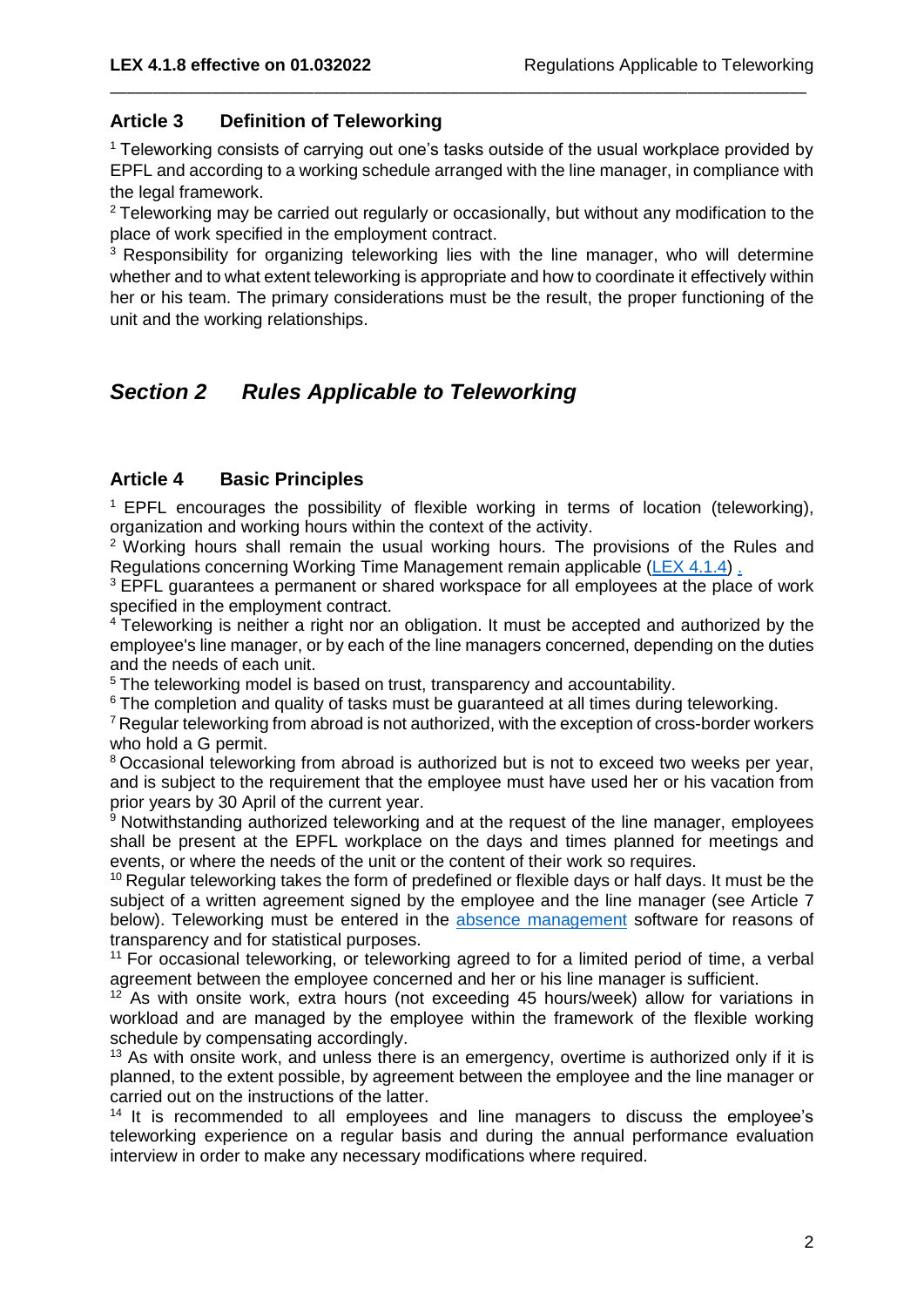## **Article 5 Types of Activity Suitable for Teleworking**

<sup>1</sup> In principle, the possibility of working from home or in another place is open to all EPFL employees on a voluntary basis, depending on the operational requirements and where the nature of the work so allows.

\_\_\_\_\_\_\_\_\_\_\_\_\_\_\_\_\_\_\_\_\_\_\_\_\_\_\_\_\_\_\_\_\_\_\_\_\_\_\_\_\_\_\_\_\_\_\_\_\_\_\_\_\_\_\_\_\_\_\_\_\_\_\_\_\_\_\_\_\_\_\_\_\_\_\_\_\_\_\_\_\_\_

<sup>2</sup> The tasks suitable for teleworking are those that do not have to be carried out at a predefined location and do not require heavy or overly specific infrastructure.

 $3$  If presence at the contractual workplace is imperative, teleworking cannot be authorized. (See annex: Guidelines on the conditions and requirements relating to forms of teleworking or mobile working).

## **Article 6 Teleworking Rate**

 $1$  On average, regular teleworking may be authorized up to 40% per employee, per month for an employment rate of 100%. This rule of pro rata shall be referred to as far as possible for employment rates below 100%.

<sup>2</sup> Irrespective of the employee's employment rate, the minimum required presence is one day per week on site.

 $3$  Exceptions to the two points above may be granted by the line manager and are reflected in the Agreement on Regular Teleworking.

<sup>4</sup> If the line manager refuses to authorize teleworking, the employee may request an interview with her or his line manager and the HR manager concerned, if she or he considers that the nature of her or his work allows for teleworking. The line manager will explain the reasons for the refusal, in the presence of the HR manager concerned. The final decision is taken by the unit head, the dean or the vice president, after consultation with the line manager and the HR manager concerned.

## **Article 7 Agreement on Regular Teleworking**

<sup>1</sup> Employees and their line managers shall agree on teleworking options and set conditions in the Agreement on Regular Teleworking.

<sup>2</sup> Regular teleworking may be carried out according to a predefined work schedule with predefined half days or full days or flexible days, depending on the nature of the work. In the case of flexible days, the employee and the line manager shall specify their reasons.

<sup>3</sup> Regular teleworking may be accepted for an unlimited duration. However, each of the parties may terminate the agreement for the end of a month, respecting a notice period of at least one month.

<sup>4</sup> The duly signed agreement shall be transferred to the HR manager concerned. In the case of termination of the said agreement, this must also be transferred to the HR manager concerned.

<sup>5</sup> The agreement is included in the employee's personnel file. In case of termination of the said agreement, the termination will also be included in the employee's personnel file.

<sup>6</sup> If the teleworking is occasional or agreed to between the parties for a limited duration, no agreement needs to be signed.

### **Article 8 Working Environment, Organization and Occupational Health**

<sup>1</sup>Employees who engage in regular teleworking shall have access to a working environment in which they are able to carry out their work efficiently and maintain their concentration without being interrupted.

<sup>2</sup> Childcare must be arranged while teleworking and must not interfere with work.

<sup>3</sup> If employees are required to look after sick children or adults, specific leave shall be used for this purpose. (Art. [52 OPers-EPF\)](https://www.fedlex.admin.ch/eli/cc/2001/279/fr#art_52)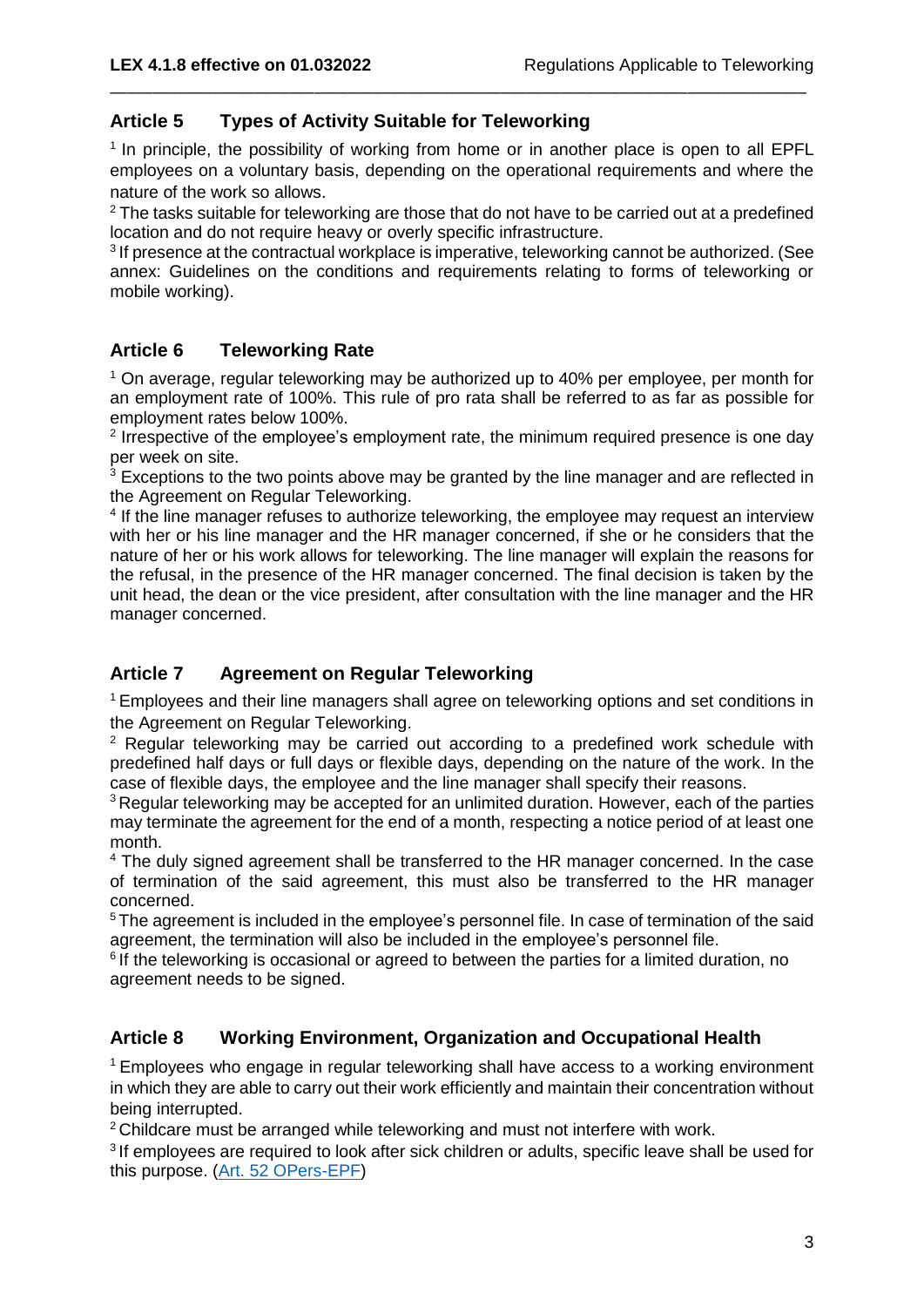$4$  Employees shall review their home working space in terms of its ergonomics.<sup>1</sup>

<sup>5</sup> A secure, reliable and powerful internet connection shall be ensured at all times. If this condition is not met, the teleworking agreement may be called into question.

\_\_\_\_\_\_\_\_\_\_\_\_\_\_\_\_\_\_\_\_\_\_\_\_\_\_\_\_\_\_\_\_\_\_\_\_\_\_\_\_\_\_\_\_\_\_\_\_\_\_\_\_\_\_\_\_\_\_\_\_\_\_\_\_\_\_\_\_\_\_\_\_\_\_\_\_\_\_\_\_\_\_

<sup>6</sup> Employees must remain contactable during teleworking via the same means and at the same frequency as they would be if they were present on site.

 $<sup>7</sup>$  The provisions concerning the protection of health specified in the LTr [\(art. 3a LTr\)](https://www.fedlex.admin.ch/eli/cc/1966/57_57_57/fr#art_3_a) remain</sup> applicable.

### **Article 9 Accident Insurance**

<sup>1</sup> Each employee engaged in teleworking is insured against accidents in the spaces that she or he uses for work, as if she or he were present on site.

<sup>2</sup> If the employee works more than eight hours per week, non-work-related accidents are also covered by the insurance, even outside of these spaces.

## **Article 10 Expenses**

<sup>1</sup>The existing telematics resources at EPFL (laptop computer, mouse, webcam, etc.) shall be used for working at home or somewhere other than the usual place of work at EPFL. This means that, in principle, all infrastructure expenses are already covered.

<sup>2</sup> In the context of teleworking, EPFL will provide laptop computers, according to requests and the resources available.

<sup>3</sup> Expenses (telephone or internet subscription fees, etc.) are covered by the employee, as are printing expenses on their personal printers.

<sup>4</sup> Employees who occasionally work from abroad will be responsible for any mobile telephone and/or internet fees related to such work.

## **Article 11 Applicable Rules for IT**

<sup>1</sup> The Directive on the Use of EPFL Electronic Infrastructure (LEX  $6.1.4$ ), the Directive on the Use of Private Computer Equipment for Professional Purposes [\(LEX 6.1.3\)](https://www.epfl.ch/about/overview/wp-content/uploads/2019/09/6.1.3_d_ordinateur_prive_an.pdf) and the Ordinance for the Use of Software Subject to a License Agreement [\(LEX 6.1.5\)](https://www.epfl.ch/about/overview/wp-content/uploads/2019/09/LEX-6.1.5_EN.pdf) apply to teleworking.

### **Article 12 Professional, Business and Official Secrecy**

 $<sup>1</sup>$  Employees are responsible for upholding the confidentiality, availability and integrity of the</sup> professional information and data that they handle while teleworking. In particular, they shall strictly adhere to the applicable directives [\(Art. 57 OPers-EPF](https://www.fedlex.admin.ch/eli/cc/2001/279/fr#art_57) and [Art. 22 LPers\)](https://www.fedlex.admin.ch/eli/cc/2001/123/fr#art_22), and to the instructions from IT Security and their line manager.

<sup>2</sup> Employees must ensure the protection of their sensitive professional documents (electronic or paper format). They must ensure that their sensitive professional audio exchanges (telephone calls and videoconferences) cannot be heard by nearby third parties.

 $\overline{\phantom{a}}$ <sup>1</sup> For more information, see the ["Ergonomics"](https://www.epfl.ch/campus/security-safety/en/health/health-at-work/ergonomy/) page of the EPFL website.